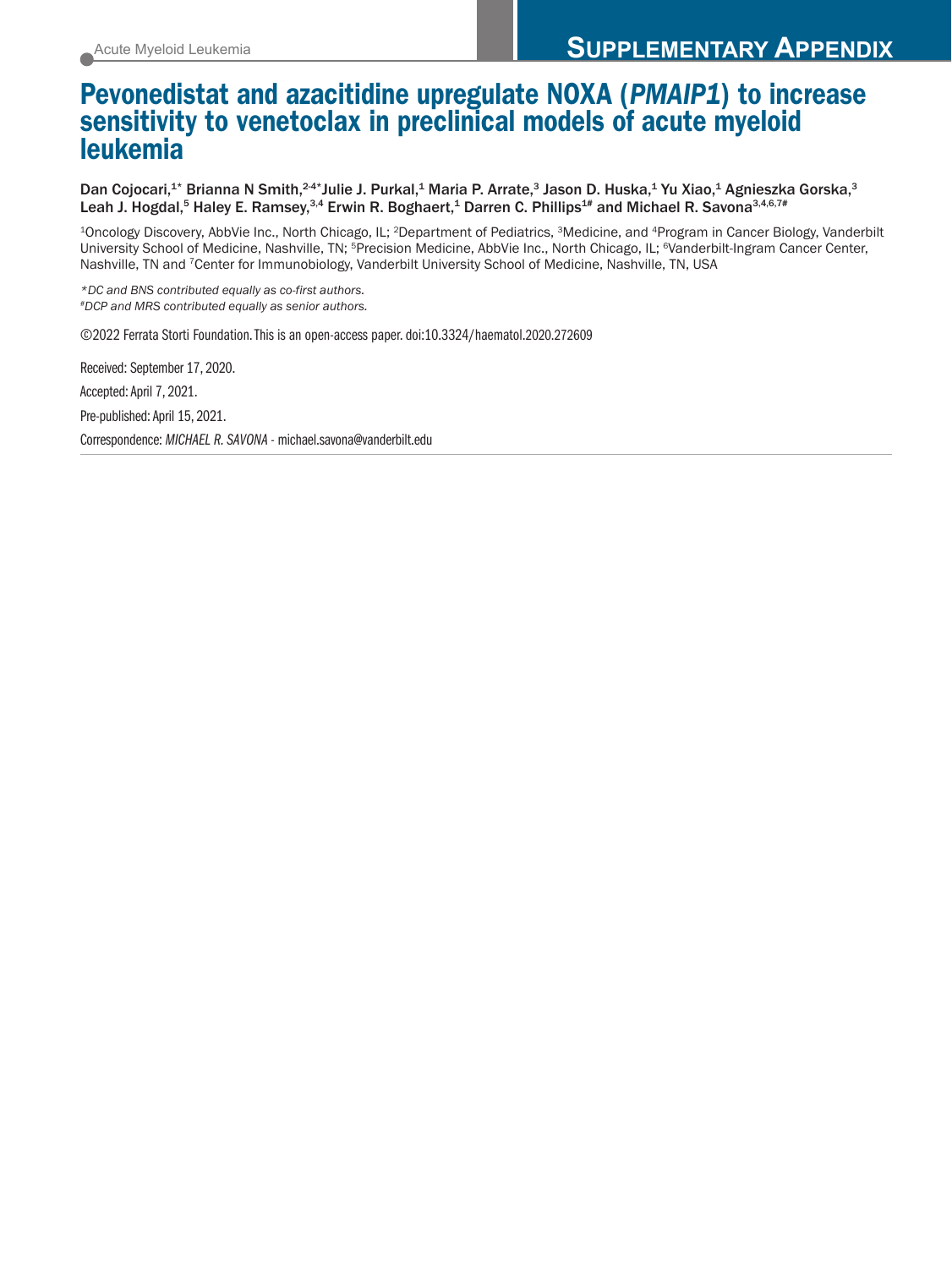# Supplementary Tables

**Supplementary Table 1**: Sequences of CRISPR crRNAs and oligonucleotides for PCR and sequencing.

| crRNA/DNA                  | <b>Sequence</b>             |
|----------------------------|-----------------------------|
| <b>BAK1</b> crRNA          | <b>GCTCACCTGCTAGGTTGCAG</b> |
| $BAK1$ gDNA-PCR (F)        | ATGGTTGTGACATGACAGAG        |
| $BAK1$ -gDNA-PCR $(R)$     | ATTTCTTTCCATGGGTGAGG        |
| <b>BAK1</b> Sequencing (F) | AGCAACCATGAGAGAAGGGC        |
| <b>BAK1</b> Sequencing (R) | <b>CTCCCTGACTCCCAGCTTTG</b> |
| <b>BAX</b> crRNA           | TCGGAAAAAGACCTCTCGGG        |
| $BAX$ gDNA-PCR $(F)$       | <b>GCTCCTTCAGGACACAGGAC</b> |
| $BAX-gDNA-PCR(R)$          | TGAGAGCAGGGATGTAGCCT        |
| <b>BAX</b> Sequencing (F)  | CTTGTCCCCTTCCCTTGTCC        |
| <b>BAX</b> Sequencing (R)  | TGATACCACGATCCCCAGGT        |
| $ATF4$ crRNA 1             | AGGTCTCTTAGATGATTACC        |
| <i>ATF4</i> crRNA 2        | AGATGACCTTCTGACCACGT        |

**Supplementary Table 2**: Primary antibodies used in western blotting and flow cytometry

| <b>Antibody</b>    | Vendor                    | <b>Catalog Number</b> | <b>RRID</b> |
|--------------------|---------------------------|-----------------------|-------------|
| anti-BCL2          | Abcam                     | ab32124               | AB 725644   |
| anti-BCL- $X_L$    | Abcam                     | ab32370               | AB 725655   |
| anti-MCL1          | Cell Signaling Technology | #94296                | AB 2722740  |
| anti-PUMA          | Abcam                     | ab9645                | AB 296538   |
| anti-NOXA          | Abcam                     | ab13654               | AB 300536   |
| anti-PARP          | <b>BD</b> Biosciences     | 556494                | AB 396433   |
| anti-ATF4          | Cell Signaling Technology | #11815                | AB 2616025  |
| anti-CHOP          | Cell Signaling Technology | #2895                 | AB 2089254  |
| $anti-\beta-actin$ | Sigma-Aldrich             | A2228                 | AB 476697   |
| anti-BAX (D2E11)   | Cell Signaling Technology | #5023                 | AB 10557411 |
| anti-BAK           | Abcam                     | ab32371               | AB 725624   |
| anti-DNMT1         | Cell Signaling Technology | #5032                 | AB 10548197 |
| anti-BIM           | Abcam                     | ab230531              |             |
| human CD45-APC     | Biolegend                 | Clone 2D1             | AB 2566371  |
| murine CD45-PE     | Biolegend                 | Clone $30$ -F11       |             |
| human CD33-PE-Cy7  | Biolegend                 | Clone $P67.6$         |             |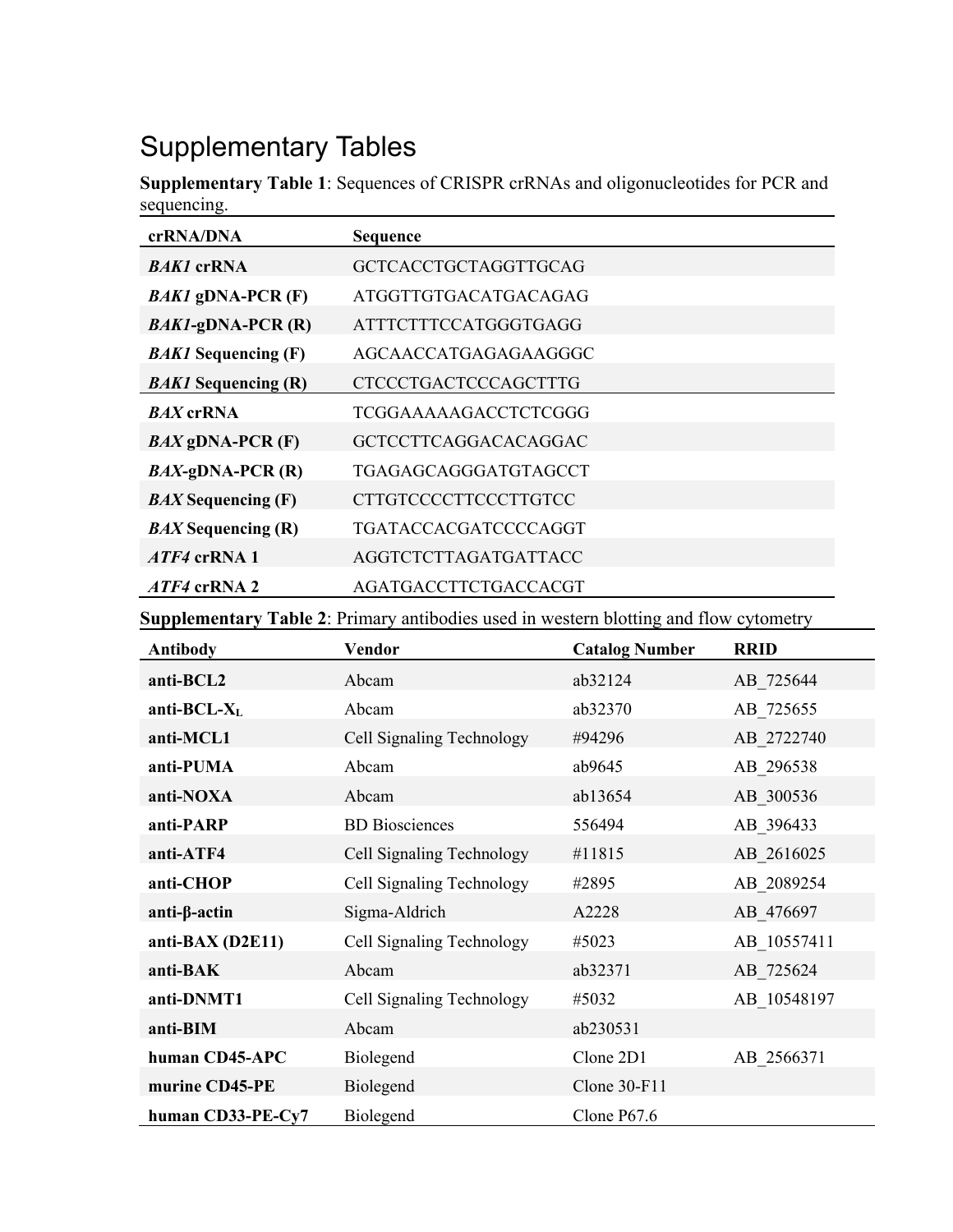| <b>PATIENT</b> | <b>MUTATIONS AT</b><br><b>BIOPSY</b>         | <b>KARYOTYPE</b>                                               | <b>TREATMENTS</b><br><b>FAILED</b>                       |
|----------------|----------------------------------------------|----------------------------------------------------------------|----------------------------------------------------------|
| <b>AML001</b>  | DNMT3A, FLT3-ITD, IDH1,<br>NPM1              | 46 XY                                                          | Conventional<br>chemotherapy                             |
| <b>AML002</b>  | DNMT3A, FLT3-ITD, IDH2,<br>SRSF <sub>2</sub> | 46 XX, del(12)(p12)[15]                                        | Conventional<br>chemotherapy                             |
| <b>AML003</b>  | FLT3-ITD, IDH1                               | 46 XY                                                          | <b>VEN/AZA</b>                                           |
| <b>AML004</b>  | DNMT3A, FLT3-ITD, IDH2,<br><b>NPM1</b>       | 46 XX                                                          | Conventional<br>chemotherapy +<br>midostaurin            |
| <b>AML005</b>  | TP53, TET2                                   | Complex karyotype                                              | <b>VEN/AZA</b>                                           |
| <b>AML006</b>  | TP53, FLT3, ASXL1, TET2                      | $47, XY, +8[6]/46$ , idem, add $(8)(p11.2)$ , -<br>$21$ [cp14] | Decitabine X 1 week                                      |
| <b>AML007</b>  | TP53, FLT3, TET2                             | $45, XX, -$<br>16,add(17)(p11.2)[18]/46,XX[2]                  | Conventional<br>chemotherapy                             |
| <b>AML008</b>  | TP53. DNMT3A                                 | Complex karyotype                                              | Conventional<br>chemotherapy                             |
| <b>AML 009</b> | FLT3-ITD, WT1                                | Complex karyotype                                              | Conventional<br>chemotherapy,<br>$decitable + sorafenib$ |

**Supplementary Table 3:** AML patient samples mutational background, karyotype, and treatment.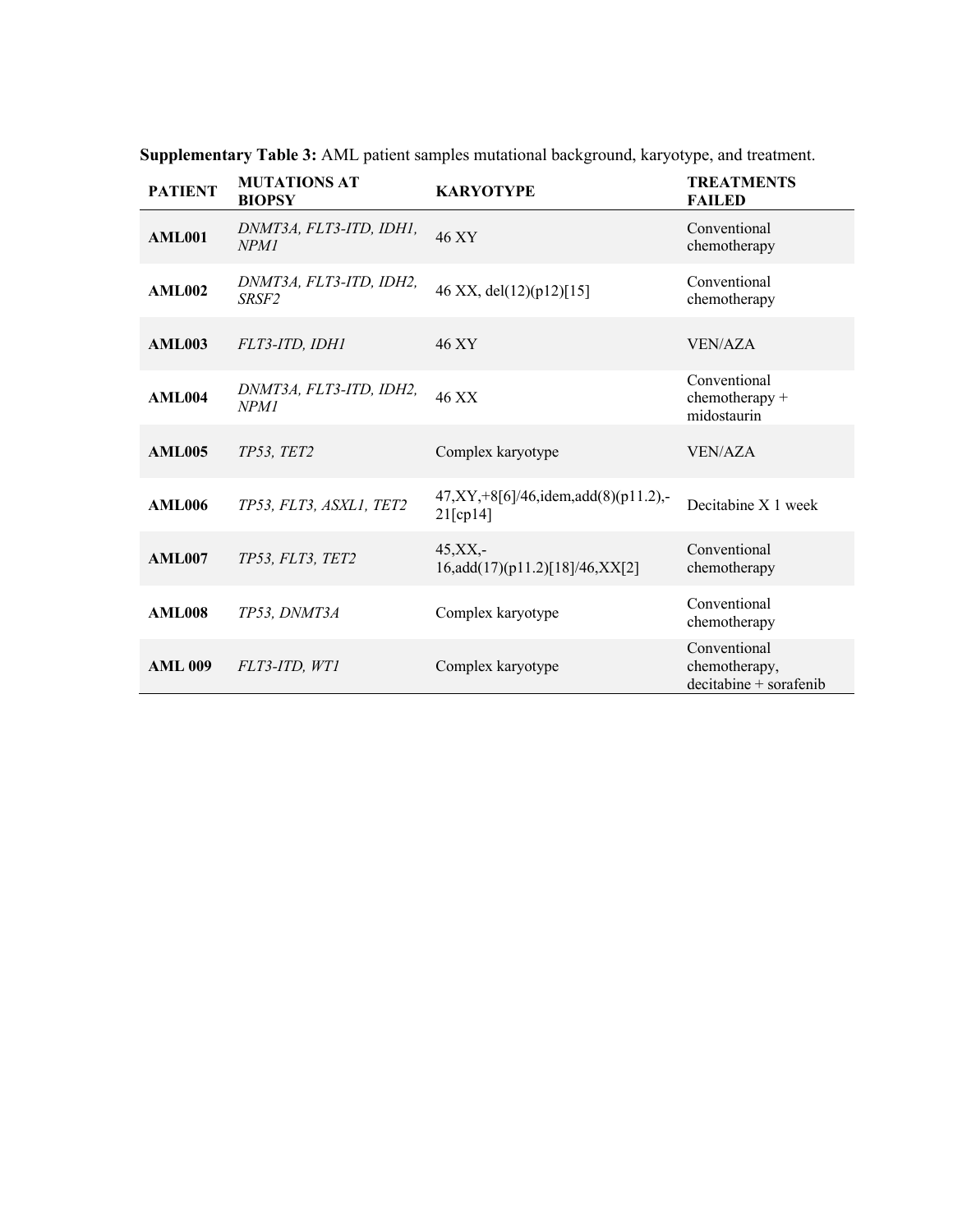## Supplementary Materials and Methods

#### *Reagents*

PEV, VEN and AZA were prepared in DMSO by AbbVie; or PEV (Takeda), AZA (Sigma-Aldrich), VEN (Selleckchem). *In vivo* formulations: PEV: 20% (2-hydroxypropyl)-β-cyclodextrin; VEN: 60% phosal 50 propylene glycol, 30% polyethylene glycol-400 and 10% ethanol; AZA: 0.9% sodium chloride.

#### *In vivo Murine Modeling for Patient-derived Xenografts*

Animal experiments were conducted in accordance with guidelines approved by the IACUC at Vanderbilt University Medical Center. Female NSGS [NOD-scid IL2Rgnull3Tg(hSCF/hGM-CSF/hIL3)] mice, purchased from Jackson laboratories at 7-9 weeks old, were 18-20 grams on arrival. Food and water were provided ad libitum. They were irradiated with 1Gy cesium irradiation 1 week after arrival to facility. Twenty-four hours later, mice were intravenously xenografted with  $2 \times 10^6$  AML mononuclear cells. Mice were randomized post-cell injection into cages of 5 or 6. Mice without peripheral chimerism of human AML were removed from the study. Chimeric mice were treated with either vehicle, PEV (Takeda) by three times weekly i.p. injection for 4 weeks, AZA (Sigma-Aldrich) daily by i.p. injection for 7 days, VEN (Selleckchem) by gavage for 5d/week for 4 weeks, combination dosing of VEN/AZA, or triple therapy with the same dosing schedules as above. PEV was formulated in 20% (2-hydroxypropyl)-β-cyclodextrin [HPbCD], VEN was formulated in 60 % phosal 50 propylene glycol (PG), 30 % polyethylene glycol (PEG) 400 and 10 % ethanol, and 5-azacytidine was formulated with 0.9 % sodium chloride. Peripheral blood was assessed weekly for human chimerism. Chimerism was assessed in the bone marrow and spleen on the final day of the experiment at time of tissue harvest.

#### *Cell line-derived Xenografts*

Female Fox Chase SCID Beige (MV4-11 experiment) and Female NOD SCID gamma (NSG) (OCI-AML2-Red-Fluc experiment) mice were purchased from Charles River Laboratories (Wilmington, MA). Body weights upon arrival were 18-20 g. Food and water were provided ad libitum. Animals were on the light phase of a 12 h light: 12 h dark cycle. All animal studies were conducted in accordance with the guidelines established by the AbbVie Institutional Animal Care and Use Committee.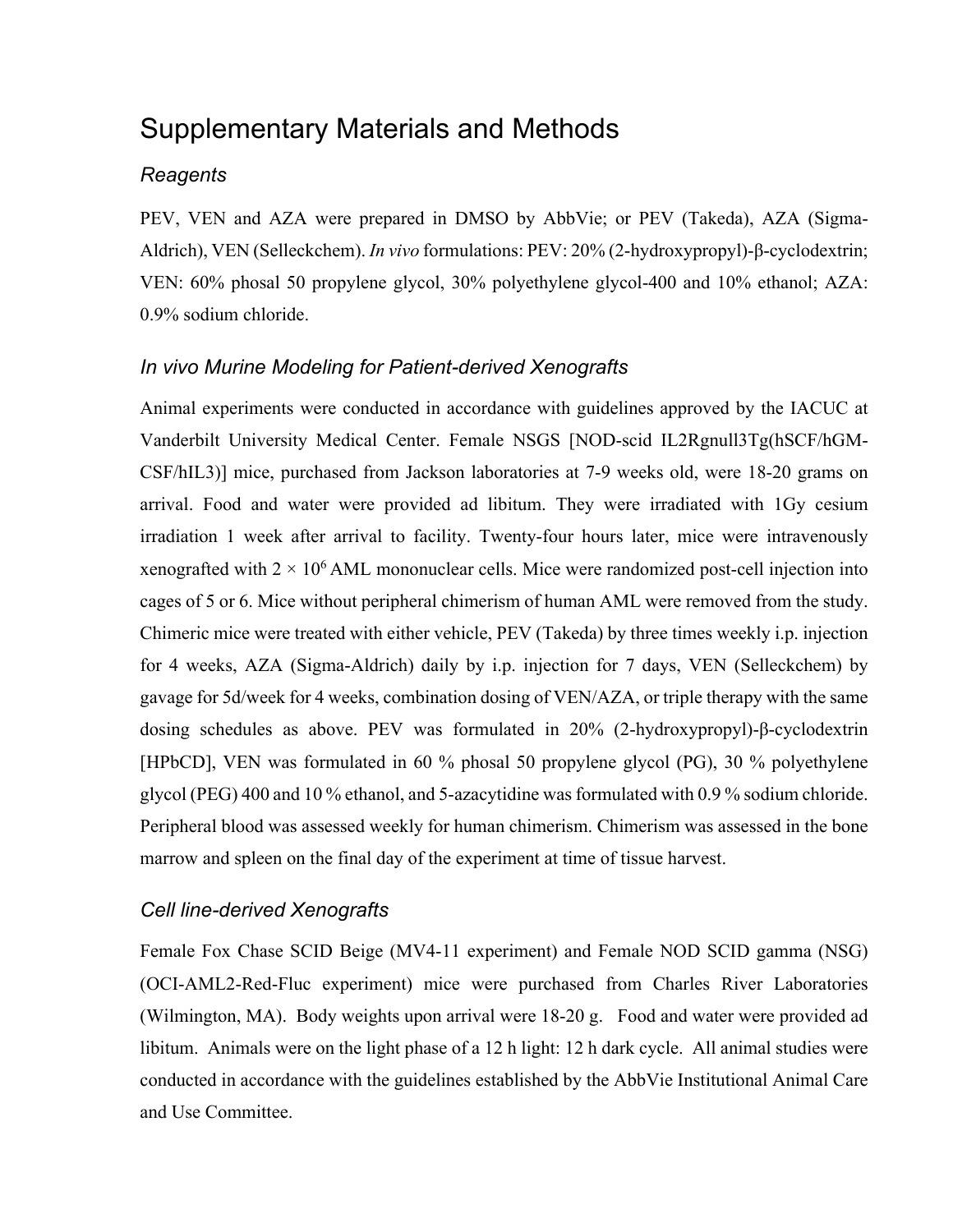In the flank xenograft model, female Fox Chase SCID Beige (Charles River Laboratories; Wilmington, MA) mice were inoculated with  $5 \times 10^6$  MV4-11 cells subcutaneously into the right flank. Mice were injected with a 0.1 mL inoculum of 1:1 cell mixture in culture media and Matrigel (BD Biosciences, Bedford, MA). When tumors reached approximately 225 mm<sup>3</sup>, the mice were size-matched into treatment and control groups. Mice were treated  $OD \times 14 PO 50$  mg/kg with venetoclax,  $QD \times 14$  IP 60mg/kg with pevonedistat or combination of both. Tumor volume was measured twice per week with electronic calipers and calculated according to the formula, (L  $\times$  W<sup>2</sup>)/2. All treatment groups consisted of 8 mice per group.

In the systemic engraftment model, the OCI-AML2-Red-Fluc stable *F.luciferase*-expressing cell line was generated by infecting the parental OCI-AML2 with the RediFect Red-FLuc-Puromycin lentiviral particles (PerkinElmer, Waltham, MA). Female NOD SCID gamma mice (Charles River Laboratories; Wilmington, MA) were inoculated with  $1\times10^6$  OCI-AML2-Red-Fluc cells intravenously into the tail vein with 0.2 ml inoculum of culture media. Bioluminescence (BLI) signals were obtained 10 min after IP injection of luciferin (150 mg/kg) using an IVIS imaging system (PerkinElmer, Waltham, MA). Signal intensity was determined by drawing regions of interest around the whole mouse. Data was quantified using Living Image® software (PerkinElmer, Waltham, MA) and mice were size-matched at  $3\times10^6$  signal into treatment and control groups. Mice were treated QD×14 IP  $60$ mg/kg with PEV, QD×14 PO 50 mg/kg with VEN,  $Q7D \times 3$  IV 8 mg/kg with AZA or various combinations. BLI signal was monitored 1-2 times weekly and mice were euthanized when a BLI signal of  $1\times10^{10}$  was observed. Whole body ROI to quantify tumor burden with a signal of photons×sec<sup>-1</sup>. All treatment groups consisted of 6-8 mice. In all studies all groups received appropriate vehicles. PEV was formulated in 20% (2 hydroxypropyl)-β-cyclodextrin [HPbCD], VEN was formulated in 60 % phosal 50 propylene glycol (PG), 30 % polyethylene glycol (PEG) 400 and 10 % ethanol, and 5-azacytidine was formulated with 0.9 % sodium chloride.

#### *Colony-forming Unit (CFU) Assays*

Cyropreserved CD34+ bone marrow cells (Lonza Bioscience) or primary patient normal bone marrow mononuclear cells were treated with DMSO, VEN(0.01uM)/AZA(0.3uM), or VEN(0.01uM)/AZA(0.3uM)/PEV(0.3uM). Cells were plated in Methocult H4034 Optimum (Stem Cell Technologies, Vancouver, Canada) at a density of 500 cells per mL for purchased CD34<sup>+</sup> cells or  $1 \times 10^4$  cells per mL for normal bone marrow mononuclear cells. After 12-14 days, burst forming